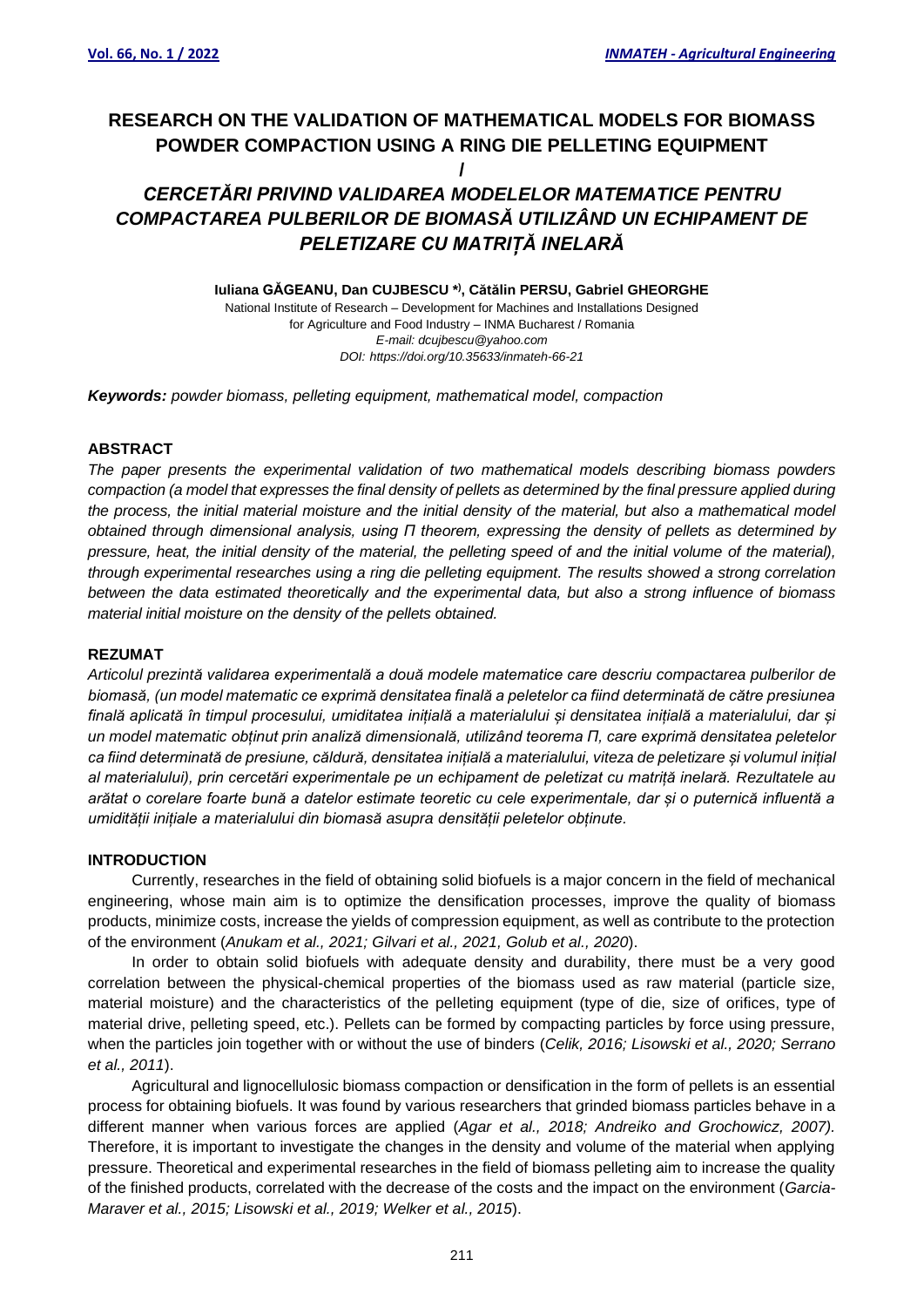It was found (*Ndiema et al., 2002*) that by applying high pressures and temperatures during densification, solid bridges can develop by diffusing molecules from one particle to another at points of contact, thus increasing the density.

Related to the influence of biomass on the pelleting process, researchers (*Frodeson et al., 2019*) have found that pellets have poor quality in terms of both density and durability when using biomass with a very low initial moisture (2%, 4 %) but also in the case of high initial moisture (14 %, 16%). Demirbas A. and Dermibas A.S. (*Demirbas and Dermibas, 2004*) found that by increasing the moisture content from 7 to 15% in spruce sawdust, the durability of compressed biomass increased significantly. Mani, Tabil and Sokhansanj (*Mani et al. 2006*), in their paper on the densification of corn stalks, found that low material moisture (5-10%) led to more stable, denser, but also more durable briquettes.

Studying the effect compaction force on pellet density, using forces of 6kN, 12 kN, 16 kN and 20 kN, authors of paper (*Poddar et al., 2014*) determined that pellet density gradually increased for samples obtained increasing compaction force.

One of the most important reasons for putting the experimental data into a compression model (equation) is to generate diagrams that make their comparison easier. Compression models help show the behaviour of powder biomass particles during the compression (pelleting) process and can help optimize the parameters needed to obtain good quality pellet (*Comoglu, T., 2007*).

In order to be able to determine the influence of the disturbing factors on the pelleting process, which ultimately lead to decreases in the quality of the obtained products or even to the blocking of the equipment, a series of experimental determinations must be made with the variation of these disturbing factors.

The paper presents the validation of two mathematical models for the densification of powder biomass with experimental data obtained using ring die pelleting equipment.

#### **MATERIALS AND METHODS**

Taking into account the parameters that have influence on the pelleting process (Table 1) on ring die pelleting equipment, two mathematical models are proposed to express the density of pellets.

# **Table 1**

| <b>Parameter</b> | <b>Name</b>                        | <b>Notation</b> | <b>Measurement</b><br>unit | <b>Physical</b><br>dimension |
|------------------|------------------------------------|-----------------|----------------------------|------------------------------|
|                  | Quantity of heat                   |                 | kg $m^2/s^2$               | $ML2T-2$                     |
| $\mathcal{P}$    | Compression pressure               | р               | N/m <sup>2</sup>           | $ML - 1T - 2$                |
| 3                | Initial material moisture          | Ui              | $\%$                       |                              |
| 4                | Pellet density                     | $\rho_p$        | kg/m <sup>3</sup>          | $ML^{-3}$                    |
| 6                | Volumetric mass of raw material    | $\rho_0$        | kq/m <sup>3</sup>          | $ML^{-3}$                    |
|                  | Initial volume of the raw material | $V_0$           | m <sup>3</sup>             | $\sqrt{3}$                   |
| 8                | Pelleting speed                    | v               | m/s                        | $1 T^{-1}$                   |

**Parameters of the pelleting process taken into account in the analysis**

The first model used for experimental validation is based on the determination of pellet density as a function of the pressure applied to the biomass, but takes into account the correction factor that takes into consideration the moisture of the raw material.

The proposed formula is presented in relation (1).

$$
\rho_p(\rho_0, p, U_i) = a \times \rho_0 \left(\frac{p}{p_0}\right)^b \times U_i^c \tag{1}
$$

where:  $a$ ,  $b$  and  $c$  are model parameters, [dimensionless];

 $p_0$  is the atmospheric pressure, [MPa];

 $p$  - compression pressure, [kPa];

$$
p = \frac{4F_{max}}{\pi d^2} \tag{2}
$$

 $F_{max}$  – force applied to the raw material, [kN];

 $d$  - diameter of the die, [m].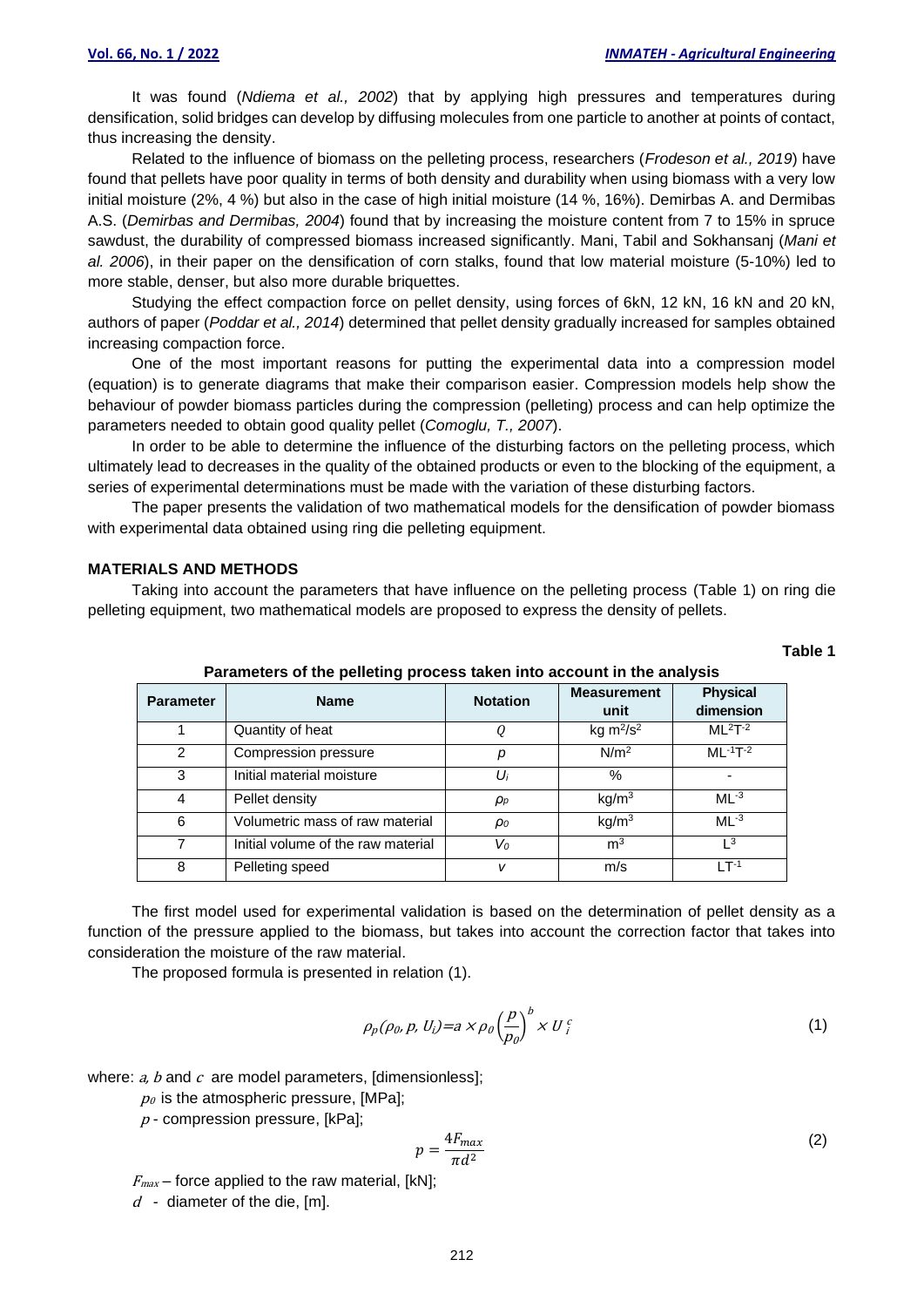The second model represents a more complex version, taking into account both the moisture of the raw material and the temperature of the die during the pelleting process, and it was obtained using the Buckingham theory (*Buckingham, 1914*). The model obtained is given in formula (3):

$$
\rho_p(\rho_0, p, U_i) = \rho_0 \left(\frac{Q}{\rho_0 v^2 \cdot V_0}\right)^a \left(\frac{p}{p_0}\right)^b \times U_f^c
$$
\n(3)

In the model in relation (3), the control parameter represented by the temperature of the die was introduced in a dimensionless factor considering the temperature as having an energetic nature (quantity of heat), in the second factor of the right member, which rises to the power of a.

In order to validate the proposed mathematical models, experimental tests were conducted for pelletizing fir sawdust using a pelletizing press with a fixed ring (cylindrical) die with 8 mm pelleting orifices and two pressing rollers (fig. 1), in which biomass was introduced at the top, the actual pelleting process being performed at the point of contact between the pressing rollers and the die.

The pelleting equipment with fixed ring die (having compression orifices with a diameter of 8 mm) and press rollers driven by a rotor shaft is an equipment designed to obtain pellets that can be used in installations for the production of heat and domestic hot water, for small and medium-sized farms, as well as for households, with the aim of ensuring energy independence.

The mass of material (sawdust) from grinded solid biomass is introduced into the hopper of the equipment, from there being transported inside the press by an auger. The pellets are discharged at the bottom of the equipment, just below the die.



**Fig. 1 - Ring die pelleting equipment used for experiments** *1. material hopper; 2. pellet cutting blade motor; pelleting equipment casing; 4. feed hopper motor; 5. control panel; 6. pelleting equipment main motor*

The material used for experiments was represented by fir tree sawdust. To ensure an even distribution of particles, the sawdust was sieved using a Retsch AS 200 sieving equipment, and only sawdust with sizes smaller than 2 mm was used.

Using the pelleting equipment, the pellets from fir sawdust were obtained using the following methodology:

1. The initial moisture of the raw material was determined using the thermal balance.

2. The required quantity (10 kg for each sample) to be introduced into the pelleting equipment was measured using a balance.

3. The pellet casing and blade for cutting the pellets were demounted to allow the force measurement dose to be mounted on the ring die and a material feed funnel was fitted;

4. The force gauge was mounted on the cylindrical die in order to measure the compressive force and then to calculate the pelletizing pressure by reference to the diameter of the die.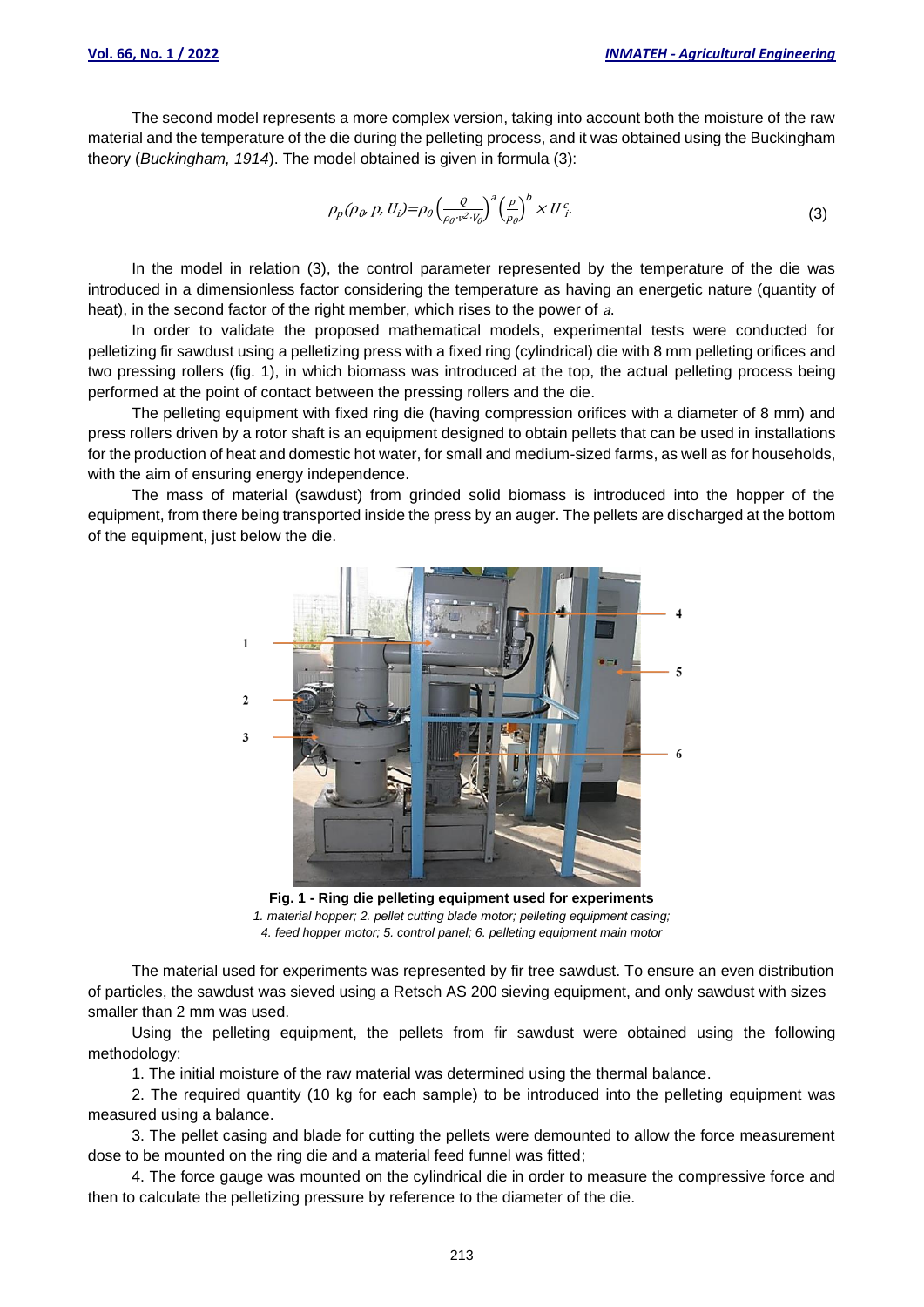5. the dose was connected to a data acquisition system (MGCPlus – HBM, Germany), that in turn was connected to a computer in order to record the data;

- 6. The actual pelleting process was conducted using the pelleting equipment;
- 7. The size of 40 pellets in each pellet sample was measured.
- 8. Those 40 pellets from each sample were weighed for further determination of density.



**Fig. 2 - Aspects during the experiments using the ring die equipment** 1. force gauge; 2. material feed funnel; 3. pelleting die; 4. Pellets

A number of 6 samples (2 samples for the three raw material moistures used: 10%, 13% and 16%) were obtained from fir tree sawdust. The three moistures were obtained by either drying the biomass sawdust in the oven or watering and thoroughly mixing the material.

#### **RESULTS**

During the experiments, the following compression pressures were recorded: 107 MPa for experiments conducted using biomass material with 10% and 13% initial moisture and 105 MPa for experiments conducted using material with 16% initial moisture.

Following the experimental researches on the pelleting equipment with fixed ring die and the measurements and density calculations, the following results were obtained, presented in tables 2 - 4.

| ОІ<br>Ш |  |
|---------|--|
|---------|--|

| <b>Sample</b> | ρp                | <b>Sample</b> | ρp                | <b>Sample</b> | Pp                | <b>Sample</b> | ρ <sub>p</sub>    |
|---------------|-------------------|---------------|-------------------|---------------|-------------------|---------------|-------------------|
|               | kg/m <sup>3</sup> |               | kg/m <sup>3</sup> |               | kg/m <sup>3</sup> |               | kg/m <sup>3</sup> |
| 1             | 1074.38           | 11            | 1145.12           | 21            | 1178.37           | 31            | 1152.13           |
| $\mathbf{2}$  | 1123.98           | 12            | 1121.47           | 22            | 1147.93           | 32            | 1198.78           |
| 3             | 1184.52           | 13            | 1152.32           | 23            | 1109.74           | 33            | 1138.29           |
| 4             | 1147.48           | 14            | 1147.81           | 24            | 1142.11           | 34            | 1183.09           |
| 5             | 1082.13           | 15            | 1141.16           | 25            | 1098.00           | 35            | 1149.33           |
| 6             | 1063.95           | 16            | 1083.19           | 26            | 1148.54           | 36            | 1161.95           |
| 7             | 1104.84           | 17            | 1142.30           | 27            | 1139.52           | 37            | 1150.21           |
| 8             | 1081.56           | 18            | 1108.22           | 28            | 1110.12           | 38            | 1123.18           |
| 9             | 1112.74           | 19            | 1074.85           | 29            | 1097.44           | 39            | 1141.04           |
| 10            | 1142.89           | 20            | 1156.08           | 30            | 1189.91           | 40            | 1139.90           |

#### **Results obtained after conducting the experimental researches for the initial moisture of 10%**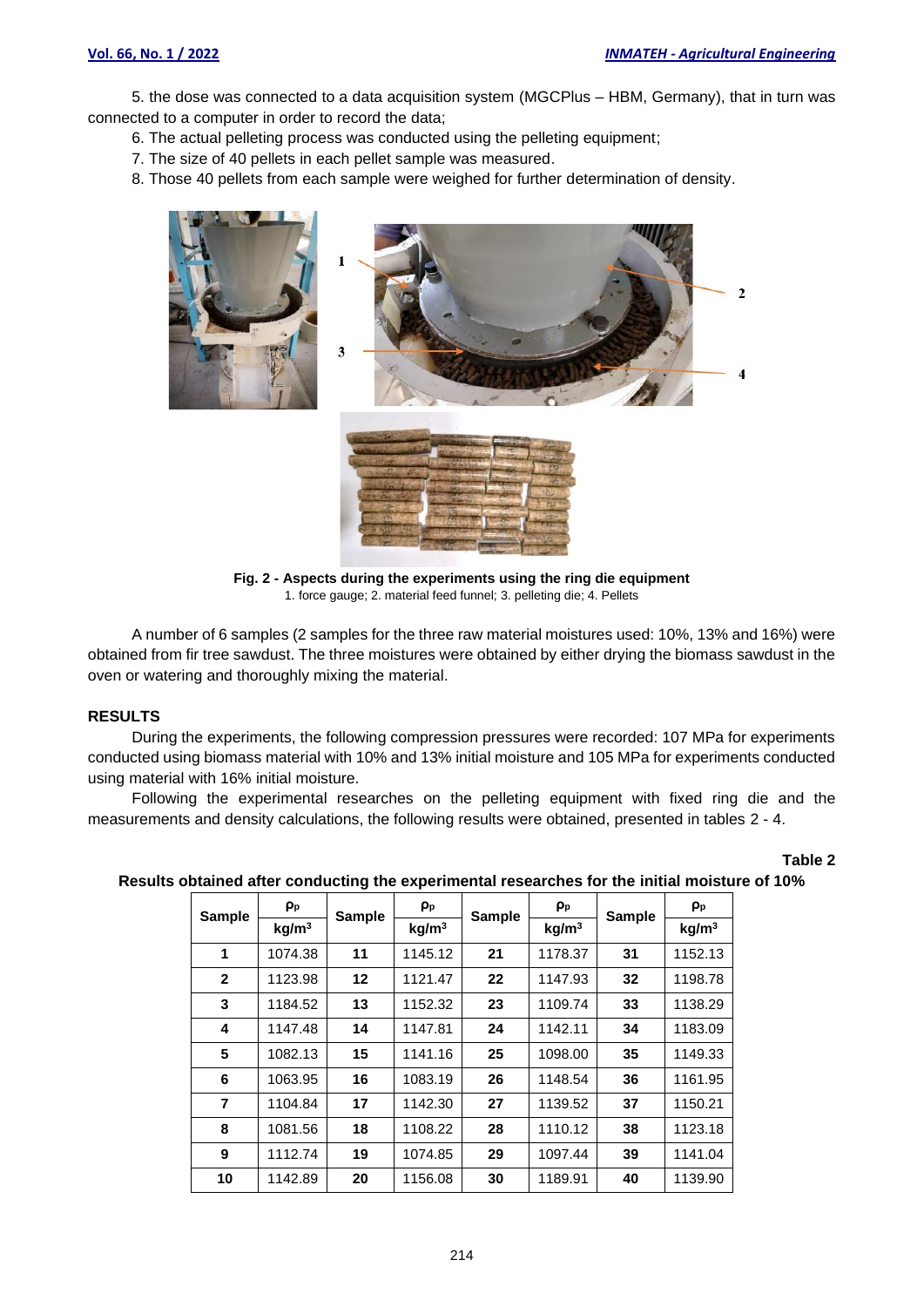#### **Table 3**

(continuation)

| <b>Sample</b> | ρ <sub>p</sub>    | <b>Sample</b> | ρp                | <b>Sample</b> | ρ <sub>p</sub>    | <b>Sample</b> | ρ <sub>p</sub>    |
|---------------|-------------------|---------------|-------------------|---------------|-------------------|---------------|-------------------|
|               | kg/m <sup>3</sup> |               | kg/m <sup>3</sup> |               | kg/m <sup>3</sup> |               | kg/m <sup>3</sup> |
| 1             | 1054.36           | 11            | 1076.42           | 21            | 1050.85           | 31            | 1087.29           |
| 2             | 1081.22           | 12            | 1055.38           | 22            | 1071.35           | 32            | 1127.86           |
| 3             | 1131.65           | 13            | 1061.23           | 23            | 1058.52           | 33            | 1084.18           |
| 4             | 1115.34           | 14            | 1065.50           | 24            | 1088.11           | 34            | 1116.16           |
| 5             | 1026.61           | 15            | 1068.50           | 25            | 1022.91           | 35            | 1084.29           |
| 6             | 995.69            | 16            | 1035.08           | 26            | 1079.73           | 36            | 1086.56           |
| 7             | 1054.88           | 17            | 1073.84           | 27            | 1072.83           | 37            | 1057.42           |
| 8             | 1025.51           | 18            | 1042.62           | 28            | 1037.97           | 38            | 1046.16           |
| 9             | 1050.76           | 19            | 954.70            | 29            | 1035.55           | 39            | 1069.40           |
| 10            | 1085.66           | 20            | 1080.52           | 30            | 1127.15           | 40            | 1060.46           |

#### **Table 4**

**Results obtained after conducting the experimental researches for the initial moisture of 16%**

| <b>Sample</b> | $\rho_{\rm p}$    | <b>Sample</b> | Pp                | <b>Sample</b> | $\rho_{\rm p}$    | <b>Sample</b> | $\rho_{\rm p}$    |
|---------------|-------------------|---------------|-------------------|---------------|-------------------|---------------|-------------------|
|               | kg/m <sup>3</sup> |               | kg/m <sup>3</sup> |               | kg/m <sup>3</sup> |               | kg/m <sup>3</sup> |
| 1             | 877.31            | 11            | 883.94            | 21            | 888.93            | 31            | 904.33            |
| 2             | 878.85            | 12            | 914.85            | 22            | 907.83            | 32            | 903.63            |
| 3             | 901.85            | 13            | 878.48            | 23            | 898.29            | 33            | 893.84            |
| 4             | 901.20            | 14            | 875.92            | 24            | 900.47            | 34            | 889.25            |
| 5             | 902.85            | 15            | 884.28            | 25            | 910.78            | 35            | 897.43            |
| 6             | 910.72            | 16            | 901.87            | 26            | 886.71            | 36            | 901.72            |
| 7             | 904.28            | 17            | 907.20            | 27            | 917.24            | 37            | 884.62            |
| 8             | 909.75            | 18            | 889.84            | 28            | 879.39            | 38            | 871.59            |
| 9             | 891.28            | 19            | 885.40            | 29            | 888.86            | 39            | 893.74            |
| 10            | 907.28            | 20            | 864.96            | 30            | 894.62            | 40            | 905.70            |

From tables 2-4, it can be noted that pellet density decreases as the moisture of the raw material increases, from an average density of 1132.26 kg/m<sup>3</sup> for a 10% material moisture, to 1065.01 kg/m<sup>3</sup> for the 13% material moisture and dropping down to 894.78 for the 16% material moisture.

Following the experimental research, the theoretical data resulting from the models described in relations (1) and (3) were calculated for the input and control parameters of the pelleting process on the ring die equipment. Figure 3 shows a graphical comparison between the experimental data and the data calculated using relation (1).



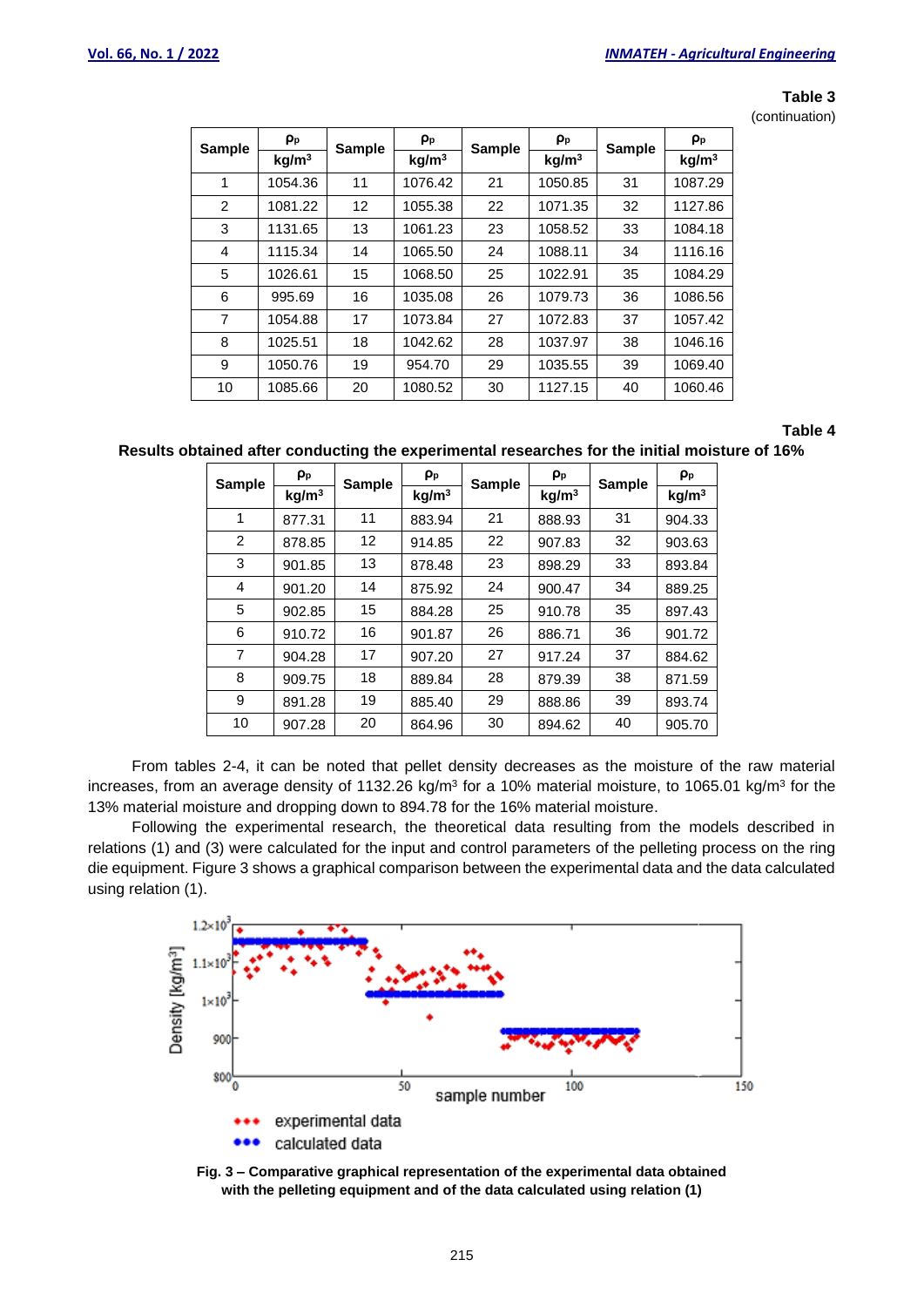From figure 3, a strong correlation can be observed between the data calculated using relation (1) and the experimental data.

Figure 4 shows the dependence of the pellet density on the input and control parameters for the model in relation (1).



**Fig. 4 - Dependence of pellet density on the maximum pressure and the density of the sawdust for the samples obtained using the ring die pelleting equipment for model (1)**

The diagram shows that as the density increases (the initial moisture of the material increases), the density of the pellets decreases regardless of the value of the compression pressure.

Figure 5 shows a graphical comparison between the experimental data and the data calculated using relation (3).



**with the pelleting equipment and of the data calculated using relation (3)**

From figure 5, an even stronger correlation can be observed between the data calculated using relation (3) and the experimental data, compared to results obtained for relation (1).

Figure 6 shows the dependence of the density of pellets on the compression pressure and the density of the raw material, for relation (3).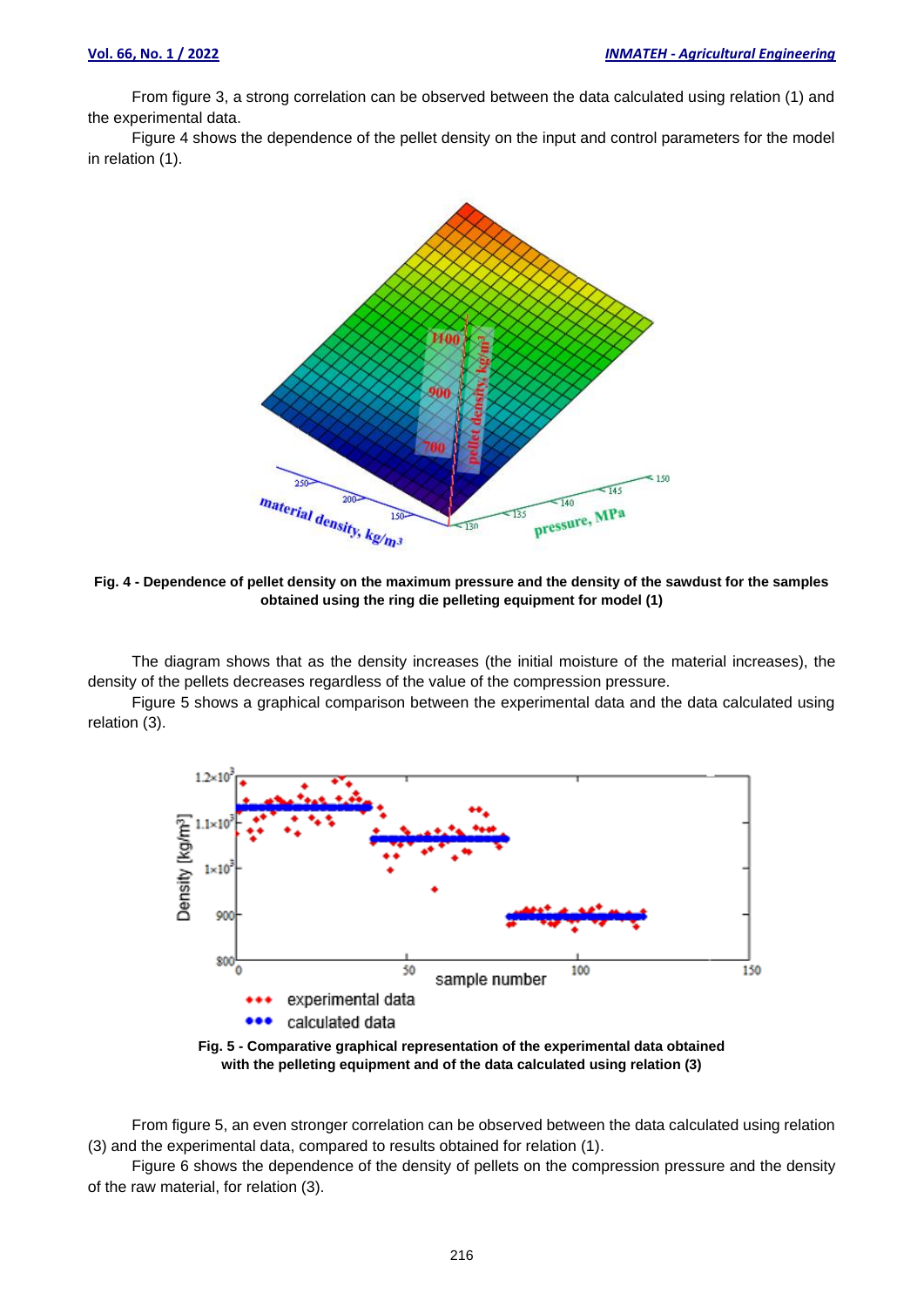

**for the samples obtained using the ring die pelleting equipment for model (3)**

The diagram shows, as in the case of the first model, that when the density increases, the density of the pellets decreases even at higher values of the compression pressure.

#### **CONCLUSIONS**

The densification of biomass depends on the complex interaction between the material properties and the parameters characteristic to the equipment used for densification. The mathematical models developed for the compaction process help to present the behaviour of the particles during the compaction process and can help optimize the parameters to obtain good quality products.

After conducting the experimental research and validating the two proposed mathematical models for the data obtained using the pelleting equipment with the fixed ring die, a strong correlation was found between the experimental data and the data estimated theoretically,  $R = 0.911$  for model 1 and  $R = 0.935$  for model 2.

An important conclusion found after conducting the experiments is that material moisture greatly influences pellet quality. Density decreased on average by 6 % for pellets obtained using material with 13% initial moisture compared to those obtained with material having 10% initial moisture and by almost 21% for pellets obtained from material with 16% initial moisture compared to the 10% initial moisture ones.

### **ACKNOWLEDGEMENT**

This work was financed by The Ministry of Research, Innovation and Digitalization through Programme 1 - Development of the national research-development system, Subprogramme 1.2 - Institutional performance - Projects for financing excellence in RDI, Contract no. 1PFE/30.12.2021.

#### **REFERENCES**

- [1] Agar, D. A., Rudolfsson, M., Kalen, G., Campargue, M. (2018). A systematic study of ring-die pellet production from forest and agricultural biomass. *Fuel Process Technology 180*, 47–55
- [2] Andreiko, D., Grochowicz, J. (2007). Effect of moisture content on compression energy and strength characteristics of lupine briquettes. *Journal of Food Engineering*, *83*(1), 116-120
- [3] Anukam, A., Berghel, J., Henrikson, G., Frodeson, S., Stahl, M. (2021). A review of the mechanism of bonding in densified biomass pellets, *Renewable and Sustainable Energy Reviews 148*, 111249, https://doi.org/10.1016/j.rser.2021.111249
- [4] Buckingham, E. (1914). On physically similar systems. Illustrations of the use of dimensional equations. *Physical Review, 4*, 345 – 376
- [5] Celik, M. (2016), Pharmaceutical Powder Compaction Technology, *Drugs and Pharmaceutical Sciences, vol. 197*, ISBN-13: 978-1420089172
- [6] Çomoğlu, T. (2007). An Overview of Compaction Equations, *Journal of the Faculty of Pharmacy 36*(2), Ankara, 123-133
- [7] Demirbas, A., Demirbas, A.S. (200). Briquetting properties of biomass waste materials, *Energy Sources, 26*, 83–91